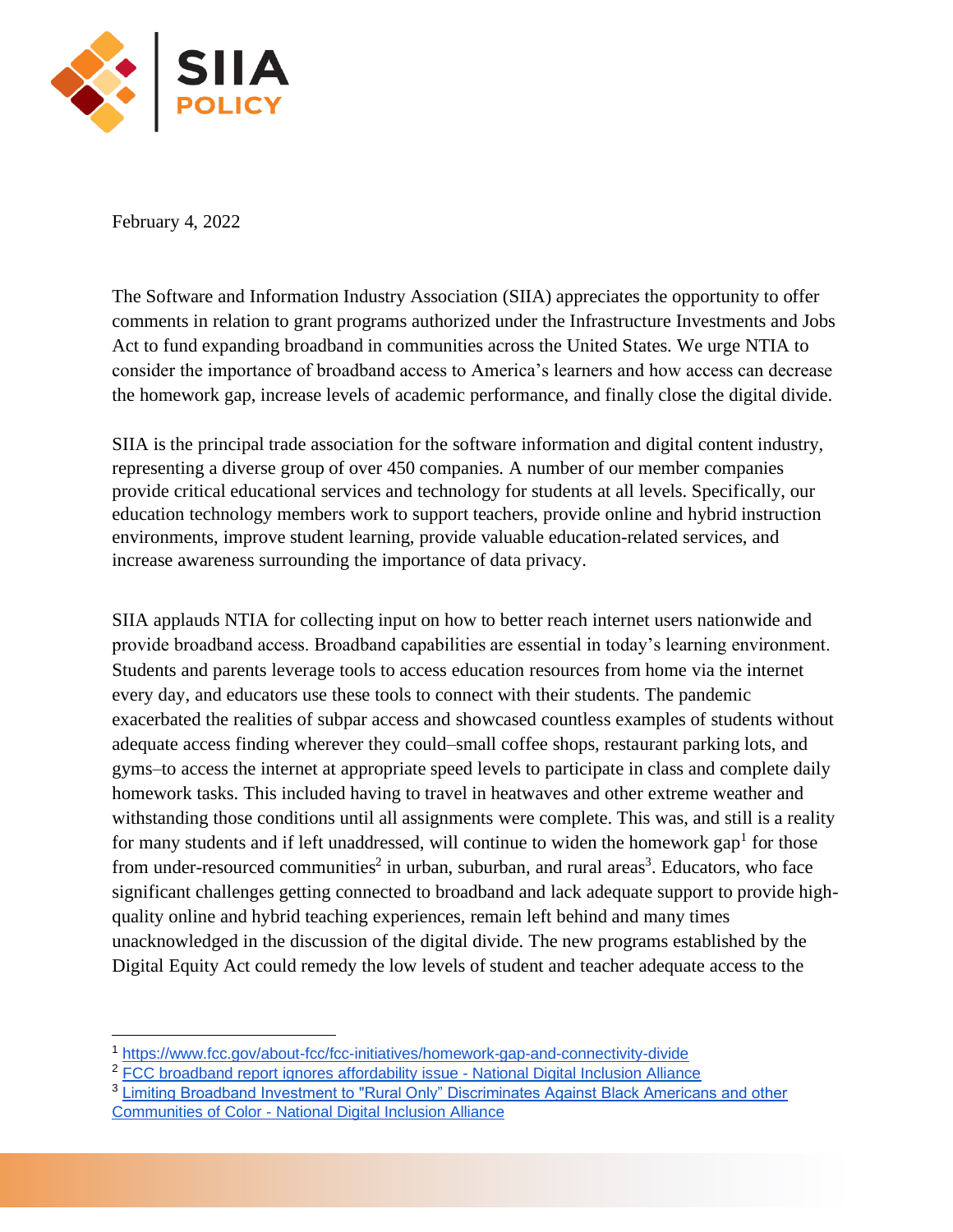

internet. With the allocated funds, states can establish plans that address specific community needs, as well as create new initiatives that respond to how they change. We urge NTIA to consider the needs of those teachers and students when allocating competitive grants. Additionally, expanding access to broadband in underserved communities would significantly remove undue barriers and provide students with the flexibility to complete assignments at home, enable teachers to take advantage of opportunities to access and deliver online learning, and reduce factors contributing to the current levels of the homework gap.

Inadequate broadband access not only creates physical hurdles that students and educators must overcome, but also presents other academic challenges that can have lasting impacts on academic success. According to findings from the Consortium for School Networking's (CoSN) Home Internet Connectivity study, 92% of students connect to the internet via wi-fi for virtual lessons.<sup>4</sup> With the vast majority of students relying on wi-fi to connect to their teachers and classmates, network bandwidth is important as low levels can impact the tools they are able to access such as online tutoring and other resources to support them academically. Consistent lack or extremely slow access to necessary support materials can have a compounding effect over the course of a student's academic career. Expanding broadband access will help prevent this and allow more students to reach their academic potential.

New momentum created by the passage of the Infrastructure Investment and Jobs Act (Pub.L. 117–58) lays the ground for additional support and resources that can bridge the digital divide for at-risk and marginalized communities, while adding more resources to support them with digital media, literacy, and privacy training. Organizations like th[e](https://www.digitalinclusion.org/policy/) [National Digital Inclusion](https://www.digitalinclusion.org/policy/)  [Alliance \(NDIA\)](https://www.digitalinclusion.org/policy/) have worked to further policy, funding and community-based digital inclusion programs, and digital skills training pathways through public-private partnerships. As noted by NDIA, while broadband deployment is one inroad to closing the digital divide, it is not the only solution. It is essential to invest in digital equity programs that include a combination of low-cost broadband, affordable wi-fi-enabled technology, digital skills training, literacy to use the technology, and privacy training to support at-risk and marginalized communities. The tools for successful technology adoption and use are equally as essential as access to affordable broadband. A concrete element of these community programs needs to be training on data privacy best practices that are in plain language (and adapted to a variety of languages), which can support the most vulnerable populations with access to resources, guides, and instructions on how to safeguard their data.

<sup>4</sup> <https://www.cosn.org/edtech-topics/digital-equity/>